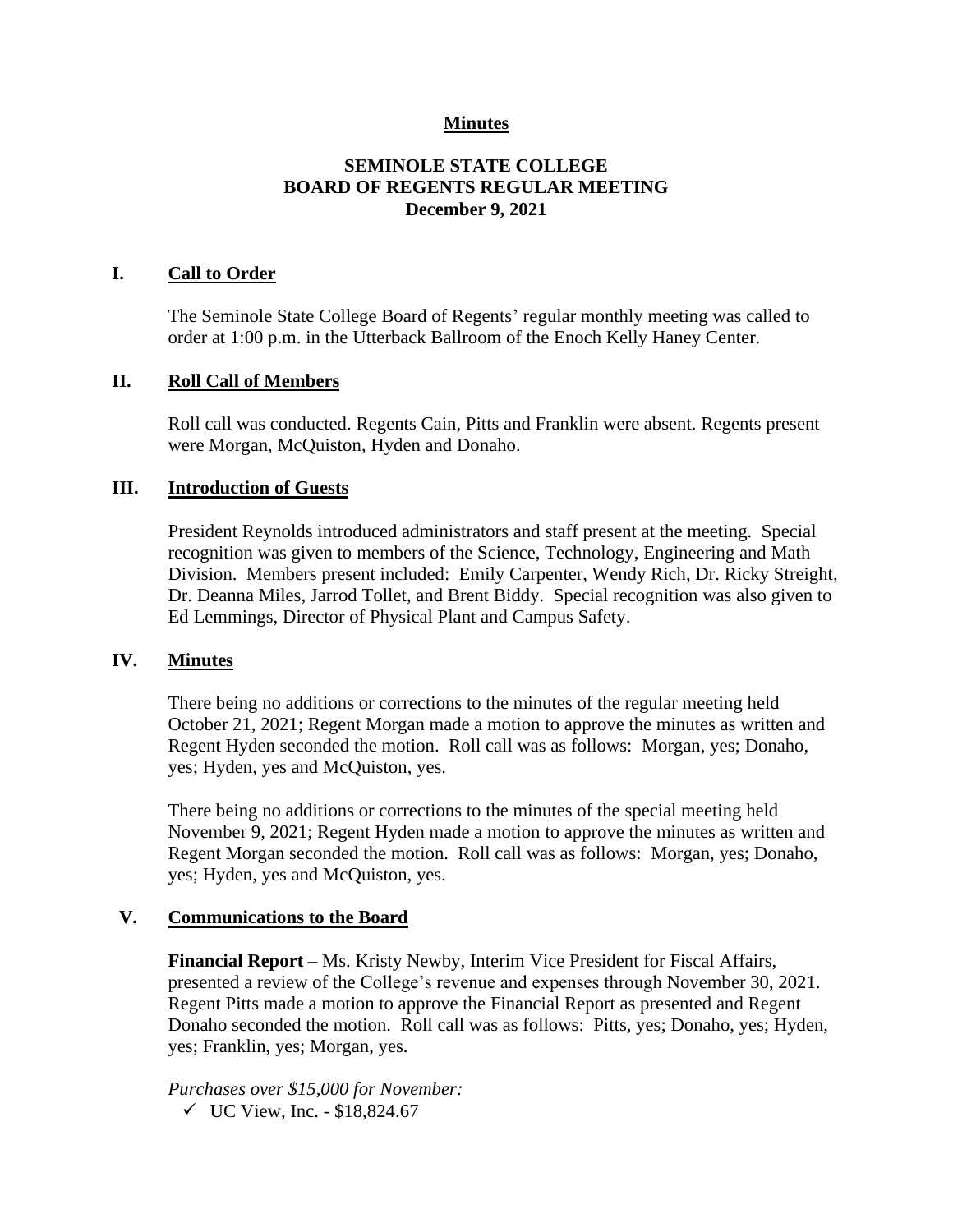Minutes SSC Board of Regents Regular Meeting December 9, 2021 Page 2

- $\checkmark$  Dell Marketing LP \$16,966.68
- $\checkmark$  Dell Marketing LP \$25,450.02
- $\checkmark$  CDW Government \$35,714.58
- $\checkmark$  Telemedicine Management, Inc. \$21,024.00

#### **VI. Hearing of Delegations**

None

## **VII. President's Report**

President Reynolds discussed items under the President's Report and the Business portion of the agenda by utilizing a PowerPoint presentation. (See enclosed copy of the PowerPoint presentation)

*Personnel Update* – President Reynolds informed the Board that Mindy Stufflebeam has been hired as a Financial Assistance Specialist and a resignation letter was received from Christy Abbott, Talent Search Advisor.

*2022 Board Meeting Dates* – President Reynolds presented the Board with a list of proposed meeting dates for 2022.

*Covid -19 Update*– President Reynolds discussed the campus Covid-19 student and faculty/staff positive and quarantine numbers for the fall semester and the plans for the spring semester.

*Campus Activities* – President Reynolds gave the Board members information about the following campus activities:

- OACC Annual Conference, October 28<sup>th</sup> at Rose State College
- OACC Staff Conference, October 29<sup>th</sup> at Seminole State College
- Students attended a production of "Charlie and the Chocolate Factory" November 1 st
- The SSC Leadership Class organized a food drive
- SSC Trojan Baseball raised money for the BCM Sports Complex
- Christal Knowles attended the Oklahoma Academy Town Hall on Mental Health November 7-10
- SSC President's Leadership Class volunteered at the Regional Food Bank of Oklahoma on November 9
- A Retirement Gala was held for retiring Chancellor Glen Johnson on November 9
- A send-off to nationals for the SSC Soccer team was held on November 12
- The SSC Shooting Club held a fundraiser on November 12
- President Reynolds discussed Diversity, Equity and Inclusion efforts on campus
- SSC and Workforce Oklahoma partnered to provide winter clothing to the needy
- The LPN to RN program received accreditation November 29
- SSC Night at the Lights was held on December 6